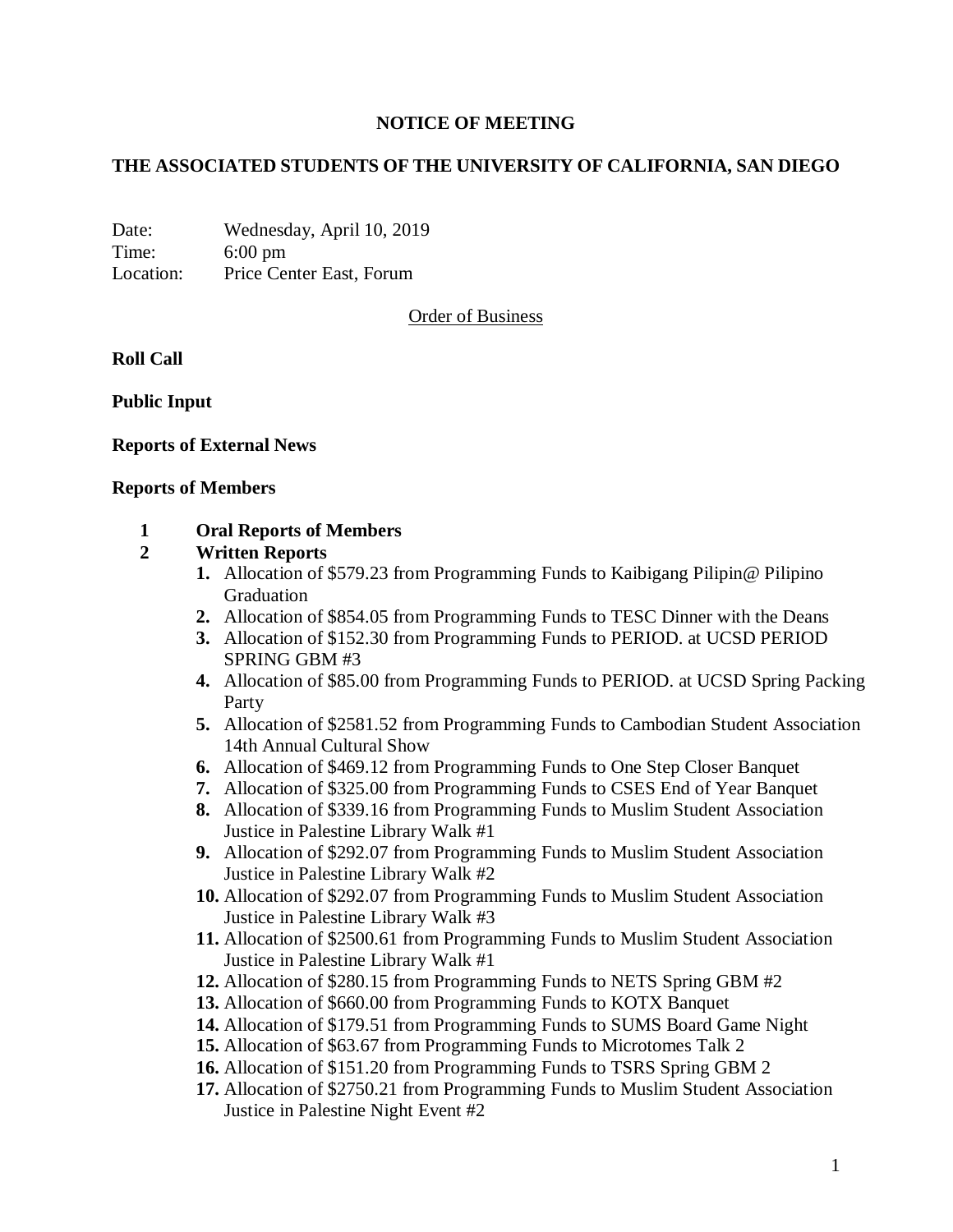- **18.** Allocation of \$2554.43 from Programming Funds to Muslim Student Association Justice in Palestine Night Event #3
- **19.** Allocation of \$2962.50 from Programming Funds to Muslim Student Association Justice in Palestine Night Event #4
- **20.** Allocation of \$292.07 from Programming Funds to Muslim Student Association Justice in Palestine Library Walk #1
- **21.** Allocation of \$769.95 from Programming Funds to HOPE URiM Conference
- **22.** Allocation of \$725.00 from Programming Funds to SWE Banquet 2019
- **23.** Allocation of \$94.00 from Programming Funds to oSTEM GBM 2
- **24.** Allocation of \$154.00 from Programming Funds to Society of Hispanic Professional Engineers Spring GBM 3
- **25.** Allocation of \$180.00 from Programming Funds to Society of Hispanic Professional Engineers Spring GBM 4
- **26.** Allocation of \$7641.61 from Programming Funds to Triton Gaming Expo 2019
- **27.** Allocation of \$4758.23 from Programming Funds to Indian Student Association Bollywood Night 2019
- **28.** Allocation of \$682.88 from Programming Funds to Hope Church of San Diego Senior Banquet
- **29.** Allocation of \$281.48 from Programming Funds to kunFUSION Noodle Night
- **30.** Allocation of \$85.00 from Programming Funds to Origami Folders and ComicBook Club Collab
- **31.** Allocation of \$458.74 from Programming Funds to AED Spring GBM 3
- **32.** Allocation of \$135.00 from Programming Funds to Healing Hands Spring GBM 3
- **33.** Allocation of \$887.42 from Programming Funds to TASA Presents: Formosa Pageant
- **34.** Allocation of \$825.00 from Programming Funds to Intermission Orchestra Spring 2019 Concert
- **35.** Allocation of \$165.33 from Programming Funds to Cal-Animage Beta Tea Party
- **36.** Allocation of \$400.62 from Programming Funds to ACSSA Week 6 GBM Spring 2019
- **37.** Allocation of \$147.78 from Programming Funds to SJP Spring GBM 3
- **38.** Allocation of \$147.78 from Programming Funds to SJP Spring GBM 4
- **39.** Allocation of \$378.87 from Programming Funds to FUSION Banquet
- **40.** Allocation of \$106.77 from Programming Funds to Redeemer's Grace Church Small Group Hangout
- **41.** Allocation of \$85.00 from Programming Funds to Quidditch Harry Potter Escape Room
- **42.** Allocation of \$120.54 from Programming Funds to MSO Spring GBM #2
- **43.** Allocation of \$743.98 from Programming Funds to BSSA Senior Reception
- **44.** Allocation of \$26.23 from Programming Funds to Planned Parenthood Generation Action at UCSD GBM
- **45.** Allocation of \$650.69 from Programming Funds to Afghan Student Association Showcase
- **46.** Allocation of \$145.37 from Programming Funds to Project RISHI Game Night
- **47.** Allocation of \$199.99 from Programming Funds to MAPS GBM 3
- **48.** Allocation of \$138.22 from Programming Funds to FLICK ART PARTY 002
- **49.** Allocation of \$790.93 from Programming Funds to APAMSA Into the Light
- **50.** Allocation of \$383.67 from Programming Funds to MECHA Mujer Appreciation